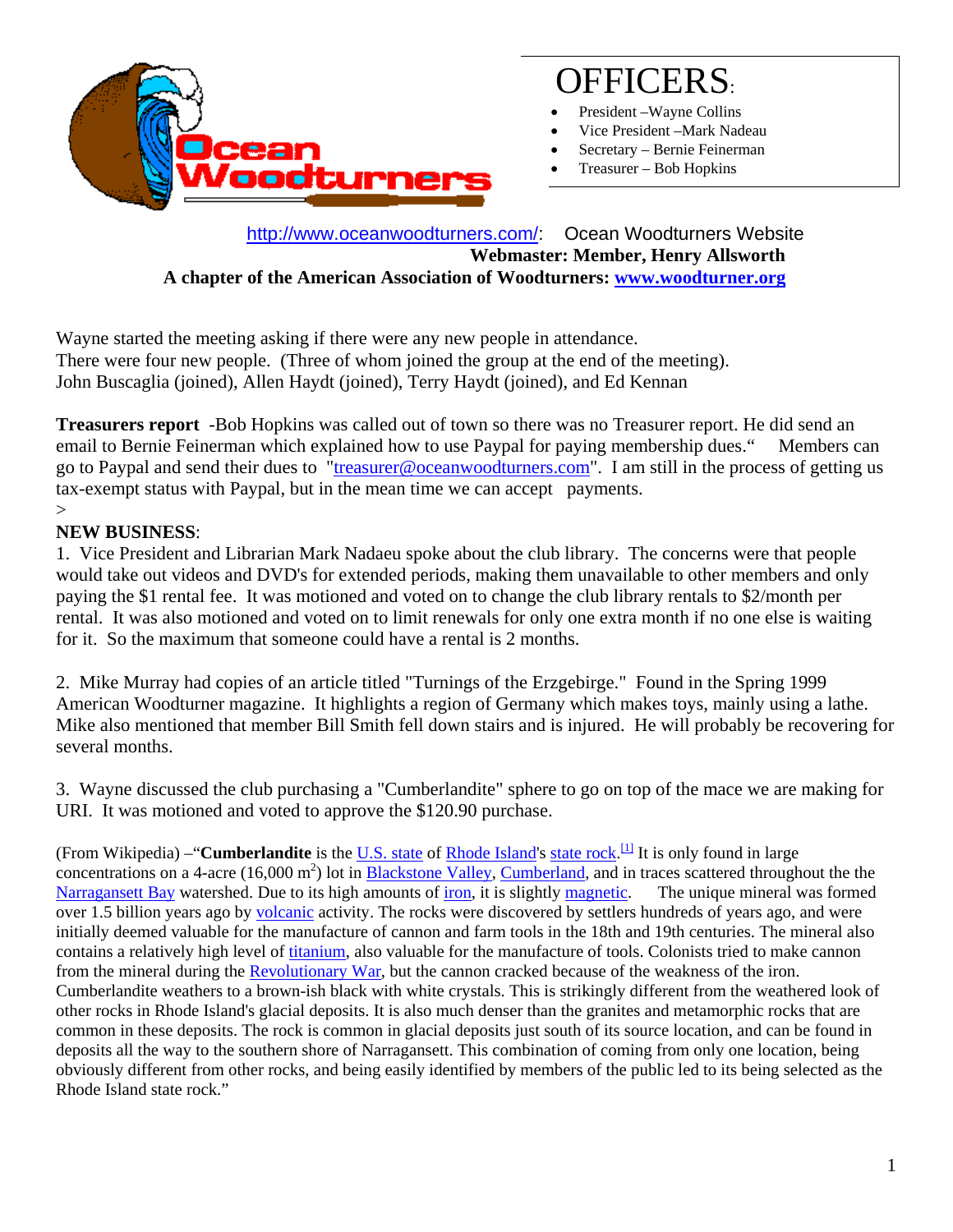- 4. Wayne also mentioned that the Tiverton Middle School woodturning group is planning their Fall Craft Show in November 2009.
- 5. Henry Allsworth is going to update the club website (http://www.oceanwoodturners.com/. He said members can e-mail him to submit ideas and photos for the new website.

 6. Jeff Mee demonstrated how to join the Ocean Woodturners Yahoo Group. He said that this will be the last month that the newsletter is e-mailed and that by joining the Ocean Woodturners Yahoo Group, people would get all club messages along with the newsletter. He also mentioned that another way of viewing the newsletter would be by going to the Ocean Woodturners website. A newsletter sign up procedure will be issued as an email to all members with email addresses

To join the Ocean Woodturners Yahoo Group...Google Yahoo Groups.

 If you already have a Yahoo id, you can continue to step 2. If you don't have a Yahoo user id, you must do that first. 2. Once you have step 1 completed, go to Yahoo Groups, you will see a box titled "Find A Yahoo Group." In that box, type "Ocean Woodturners". You will then be given the Ocean Woodturners link. Click on that link and you are almost there. Next, you must click JOIN THIS GROUP (the blue box on the right side of the page). Jeff will receive your request and approve your joining the group (this is to keep out spammers).

#### DEMONSTRATION BY ANGELO:



 Angelo had drawn up a life-size template of the ceremonial mace we are making for URI



 He demonstrated how to turn the individual pieces of the mace.

The Mace will be made from approximately 9 different native RI woods. Rudy Hempe will make the display case. Mark Nadeau will gold leaf a wooden sphere. The following people signed-up to help make the segments: Angelo, Larry D., George N., Andrew Talon, Rich Lemoux (sp), Tom Schawb, Mark Nadeau, Dick Rinkaus, and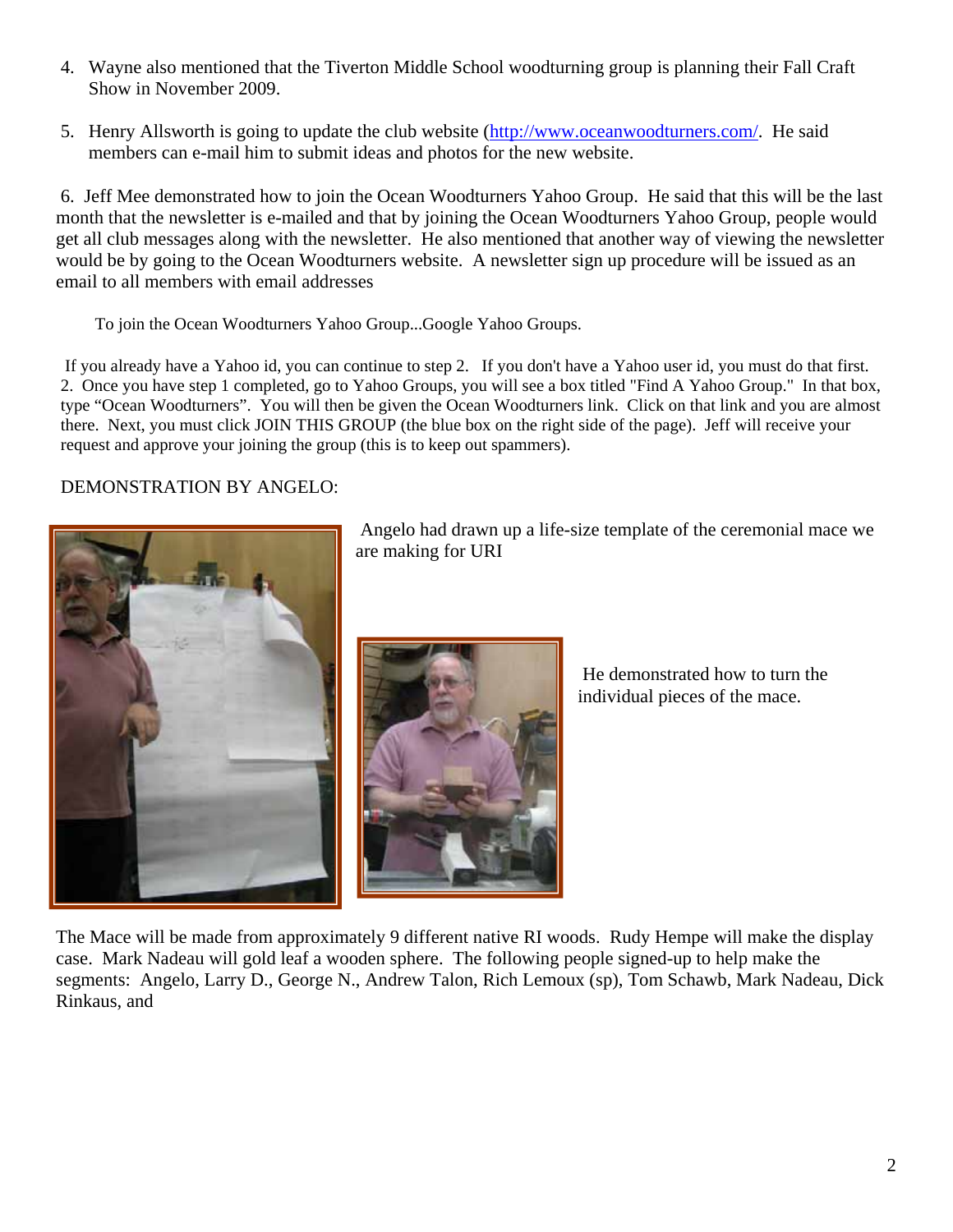

#### Jeff Mee showed some nested bowls made from Chinese elm

### Guy Hindson showed two pedestal platters

Cherry burl 8" diameter, 5" tall Hard Maple Burl, Gaboon Ebony 6" diameter, 5" tall

.

## **SHOW AND TELL:**

1. George Nazareth showed a segmented vessel. 7 ¼" High x 18" Wide. The woods used were Cherry, Walnut, Maple and Purpleheart. The design on the feature strip consisted of 1/8" thick separate pieces of Maple and Purpleheart fitted together and glued individually